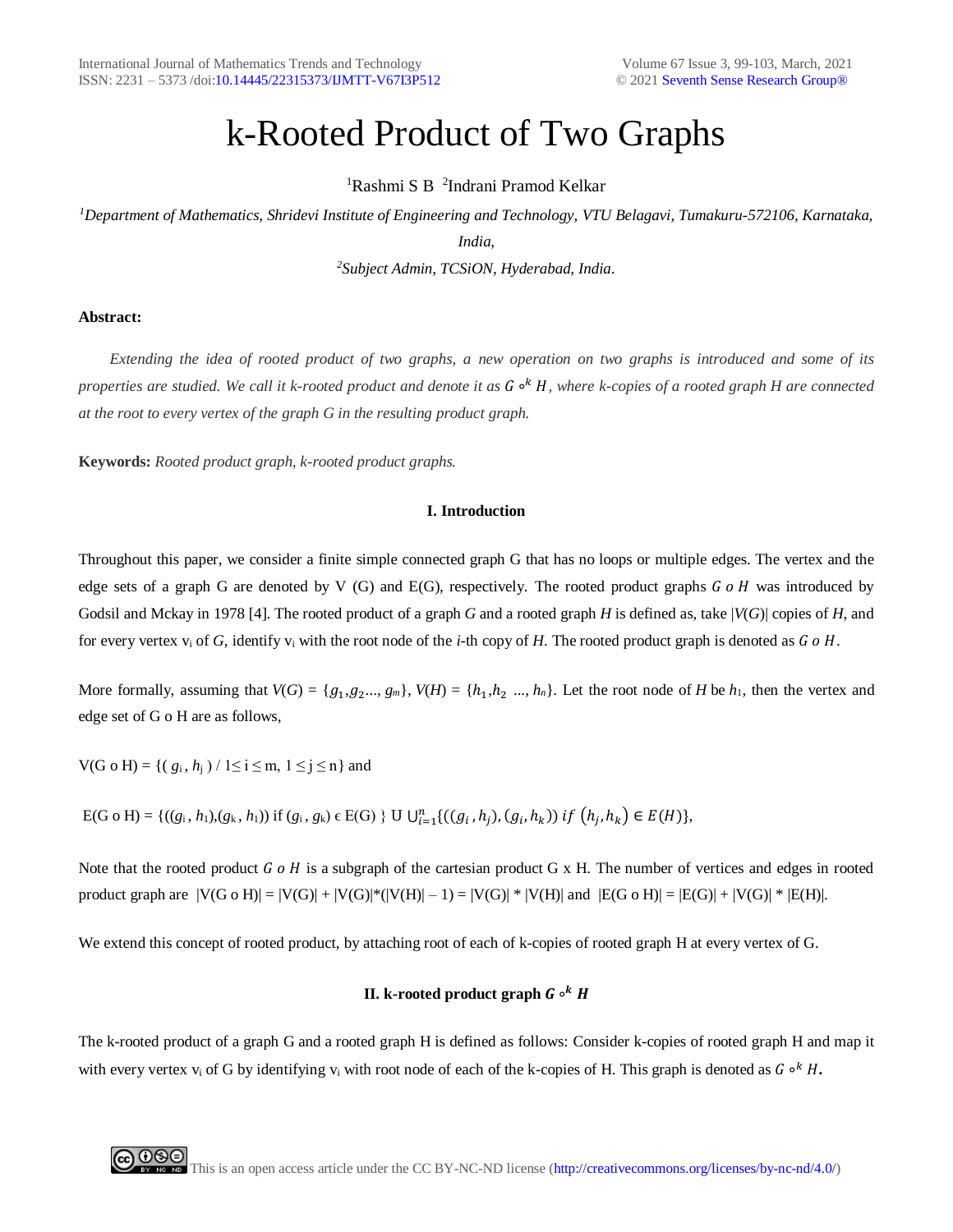More formally, let G be a graph on m vertices and H be a graph on n vertices with vertex sets given as  $V(G)$  =  ${g_1, g_2,..., g_m}$ ,  $V(H) = {h_1, h_2,..., h_n}$ . Let the root node of *H* be  $h_1$ , then we define the vertex set of k-rooted product graph  $G \circ^k H$  as,  $V(G \circ^k H) = V_R \cup V_{NR}$ , with root vertices set  $V_R = \{(g_i, h_1^1, h_1^2, h_1^3, \dots, h_1^k\}; i = 1, 2, \dots, m\}$  and non-root vertices set  $V_{NR} = \{(g_i, h_j^r) / g_i \in G, h_j^r \in H^r; i=1,2,...m, r=1,2,...k \& j=1,2,...,n\}$  where  $(g_i, h_j^r)$  is the jth vertex of rth copy of H attached at  $g_i \in G$ .

Illustration :



**Fig. 1 : k-rooted Product Graph**  $\overline{P}_3 \circ^5 \overline{P}_4$ 

Next, the edge set of rooted product G <sup>ok</sup> H contains edges contributed from the graph G and edges contributed by each of the k-copies of H attached at each node of G. So edge set can be written as disjoint union of two sets,  $E(G \circ^k H) = E_1 \cup E_2$ where,

$$
E_1 = \{ (g_i, h_1^1, h_1^2, h_1^3 \dots h_1^k), (g_j, h_1^1, h_1^2, h_1^3 \dots h_1^k); \text{if } (g_i, g_j) \in E(G) \}
$$

$$
E_2 = \bigcup_{r=1}^k \{ ((g_j, h_p^r) (g_j, h_q^r) \, \text{if} \, (h_p, h_q) \in H \}
$$

**Proposition 2.1:** The number of vertices and edges in k-rooted product graph *G* <sup>°</sup> *H* is given by

- 1.  $|V(G \circ^k H)| = |V(G)| + |V(G)| \cdot k(|V(H)| 1)$
- 2.  $|E(G \circ^k H)| = |E(G)| + |V(G)| \cdot (k|E(H)|)$

**Proof:** From definition of k-rooted product graph vertex set we have,  $V(G \circ^k H) = V_R \cup V_{NR}$  where root vertices set  $V_R = \{$  $(g_i, h_1^1, h_1^2, h_1^3, \ldots, h_1^k); i = 1, 2, \ldots, m\}$  contains  $|V(G)| = m$  vertices and non-root vertices set  $V_{NR} = \{ (g_i, h_j^r) / g_i \in G,$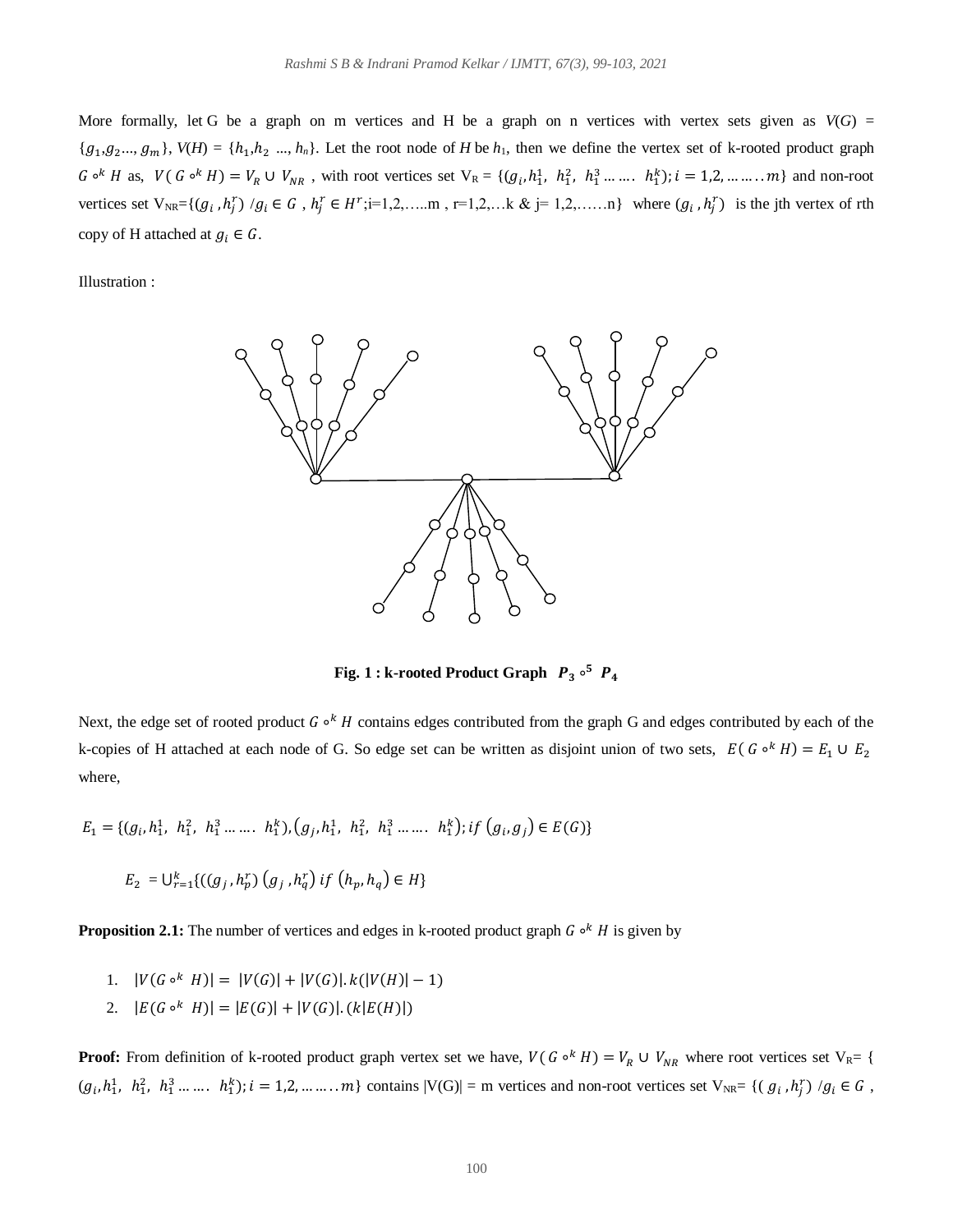$h_j \in H^r$ ; i=1,2,.....m & j= 1,2,.....n} has |V(H)|-1 vertices from each copy of H attached at  $g_i$  as root vertex is identified with the vertex  $g_i$ , giving total  $k|V(H)| - 1$  vertices at each vertex  $g_i$  hence total number of vertices in the k-rooted product  $G \circ^k H$  is,

$$
|V(G \circ^k H)| = |V(G)| + |V(G)| * k * [|V(H)| - 1] \cdots \cdots \cdots \cdots (1)
$$

Similarly,  $E(G \circ^k H) = E_1 \cup E_2$  a disjoint union gives  $|E(G \circ^k H)| = |E_1| + |E_2|$  Here we have  $E_1 =$  $\{(g_i, h_1^1, h_1^2, h_1^3, \ldots, h_1^k), (g_j, h_1^1, h_1^2, h_1^3, \ldots, h_1^k); \text{if } (g_i, g_j) \in E(G)\}\$  giving equal number of edges as in G so  $|E_1|$  =  $|E(G)|$  . Next the edges contributed by k copies of H attached at each vertex of G included in  $E_2 =$  $\bigcup_{r=1}^{k} \{((g_j, h_p^r) (g_j, h_q^r) \text{ if } (h_p, h_q) \in H\}$ , gives  $|E_2| = |V(G)| * k |E(H)|$ .

Thus, total number of edges in the k- rooted product  $G \circ^k H$  is,

 $|E(G \circ^k H)| = |E(G)| + |V(G)|[kE(H)]$  ---------------(2)

**Proposition 2.2:** The difference between number of vertices in k-rooted product graph *G*  $\circ$ <sup>k</sup> *H*, the number of vertices in G and the difference between number of vertices in the rooted product graph  $G \circ H$ , the number of vertices in G, maintain a fixed ratio k.

**Proof :** We know that the number of vertices in  $G \circ H$  is

 $|V(G \circ H)| = |V(G)| + |V(G)|[|V(H)| - 1]$  ------------------ (3)

Equation (1) and (3) gives,

$$
|V(G \circ^k H)| - |V(G)| = k * [|V(G)|(|V(H)| - 1)]
$$
  
\n
$$
|V(G \circ^k H)| - |V(G)| = k * [|V(G \circ H)| - |V(G)|]
$$
  
\n
$$
\frac{|V(G \circ^k H)| - |V(G)|}{|V(G \circ H)| - |V(G)|} = k
$$

**Proposition 2.3:** The difference between number of edges in k-rooted product graph *G* <sup>ok</sup> *H*, the number of edges in G and the difference between number of edges in the rooted product graph  $G \circ H$ , the number of edges in G, maintain a fixed ratio k.

**Proof :** We know that the number of edges in  $G \circ H$  is

|( ∘ )| = |()| + |()|[()] -------------------------- (4) Equation (2) and (4) gives,

$$
|E(G \circ^k H)| - |E(G)| = k * |V(G)||E(G)|
$$
  
\n
$$
|E(G \circ^k H)| - |E(G)| = k * |[E(G \circ H)| - |E(G)|]
$$
  
\n
$$
\frac{|E(G \circ^k H)| - |E(G)|}{|E(G \circ H)| - |E(G)|} = k
$$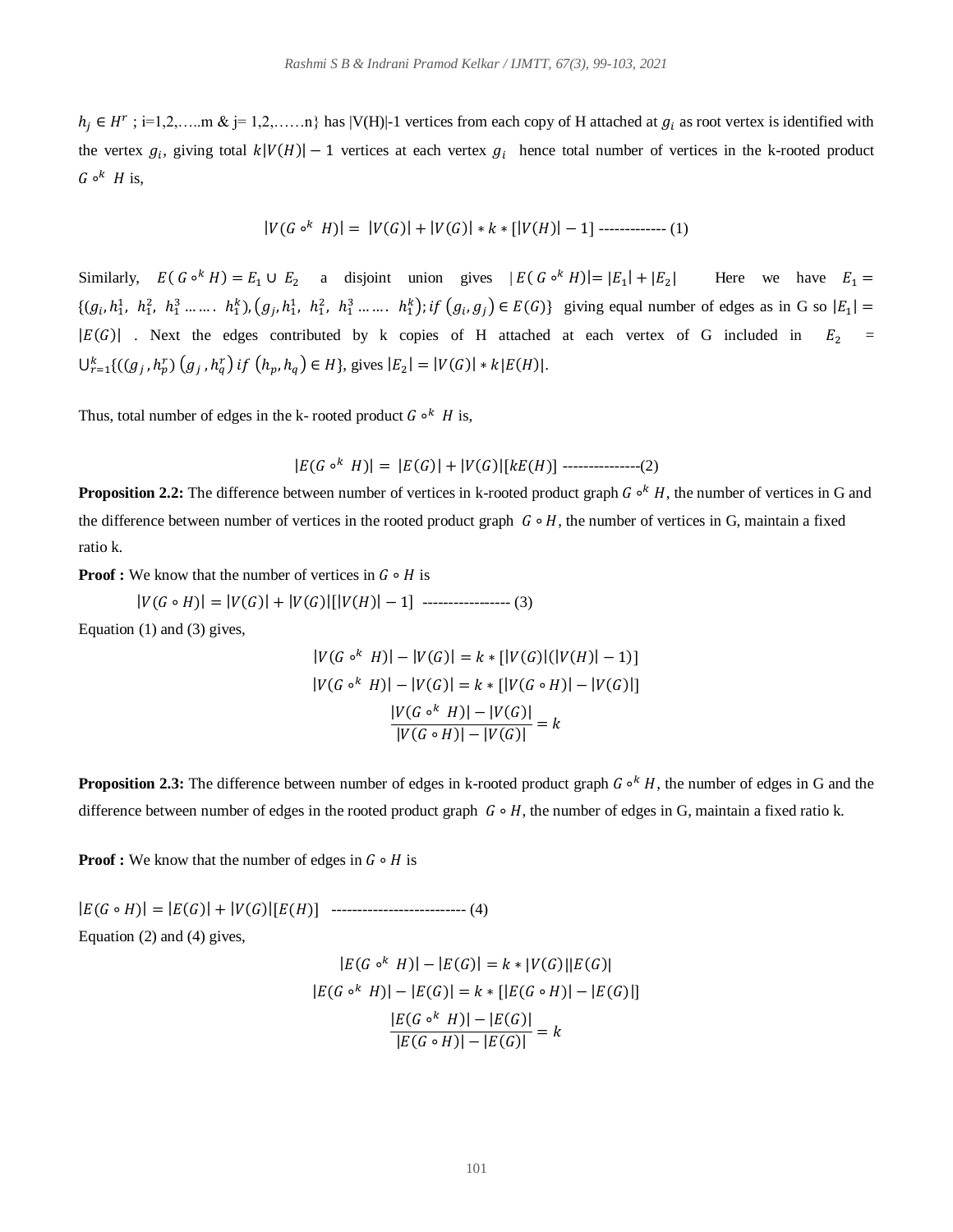**Proposition 2.4:** If G and H are connected graphs then  $G \circ^k H$  is a connected graph.

**Proof:** By the definition of the k-rooted graph  $G \circ^k H$ , root vertex  $h_1$  of each of the k-copies of the connected graph H is attached to each vertex of G. As G is a connected graph, and each copy of H is connected with vertices of G through the root vertex. Thus as G and H are connected, it follows that  $G \circ^k H$  is a connected graph.

**Proposition 2.5:** The degree sequence of connected graph  $G \circ^k H$  is,  $\{(d_1 + kr_i)^{m_1}, (d_2 + kr_i)^{m_2}, \dots (d_t + kr_i)^{m_t}, r_1^{kn_1}, r_2^{kn_2}, \dots, r_i^{k(n_i-1)}, \dots, r_s^{kn_s}\}$ 

**Proof:** Let  $G = \{g_1, g_2, g_3, \dots, g_m\}$  and  $H = \{h_1, h_2, h_3, \dots, h_n\}$  be two connected graphs with degree sequences  $\{d_1^{t_1}, d_2^{t_2}, d_3^{t_3}, \dots \dots \dots \dots d_p^{t_p}\}\$ and  $\{r_1^{s_1}, r_2^{s_2}, r_3^{s_3}, \dots \dots r_q^{s_q}\}\$ respectively. Where  $t_1 + t_2 + \dots \dots \dots \dots \dots + t_p = m \& s_1 +$  $s_2 + \cdots + s_q = n.$ 

By the definition of k-rooted product graph, with the root node of *H* being  $h_1$ , we have,  $V(G \circ^k H) = V_R \cup V_{NR}$ , with root vertices set  $V_R = \{ (g_i, h_1^1, h_1^2, h_1^3, \dots, h_1^k) ; i = 1, 2, \dots, m \}$  and non-root vertices set  $V_{NR} = \{ (g_i, h_j^r) / g_i \in G, h_j^r \in G \}$  $H^r$ ;i=1,2,....m, r=1,2,...k & j=1,2,.....n} where  $(g_i, h_j^r)$  is the jth vertex of rth copy of H attached at  $g_i \in G$ . The degree of vertices in  $V_R$  becomes,  $d(g_i, h_1^1, h_1^2, h_1^3, \ldots, h_1^k) = d_G(g_i) + k d_H(h_1)$  --------- (1)

And the degree of vertices from  $V_{NR}$  becomes  $d(g_i, h_j^r) = d(h_j)$  ------------(2)

(1) And (2) together gives the degree sequence of k-rooted product graph as ,  $d_G(G \circ^k H) = \{(d_1 + kr_i)^{t_1}, (d_2 + kr_i)^{t_2}, \dots \dots (d_p + kr_i)^{t_p}, r_1^{ks_1}, r_2^{ks_2}, \dots r_i^{k(s_i-1)}, \dots r_q^{ks_q}\}$ 

**Proposition 2.6:** The girth of k-rooted product graph  $G \circ^k H$  is girth  $(G \circ^k H) =$  girth  $(G \circ H) = \min\{girth(G), girth(H)\}$ 

**Proof:** By definition girth of a graph is the length of a shortest cycle contained in the graph. If the graph does not contain any cycles, its girth is defined to be infinity. By definition of the rooted product graph and k-rooted product graph, it is very obvious that girth  $(G \circ^k H) =$  girth  $(G \circ H)$ . Also, while constructing the rooted product graph, there are no edges added either to part of G or each of the k|V(G)| copies of H, length of shortest cycle depends on the girth of G and H, so we get following cases.

#### **Case(i) : If G and H both do not contain a cycle ( or G,H are cycle free graphs)**

The rooted product of  $G \circ^k H$  does not have a cycle.

Hence Girth  $(G \circ^k H) =$  Girth  $(G) =$  Girth  $(H) = \infty$